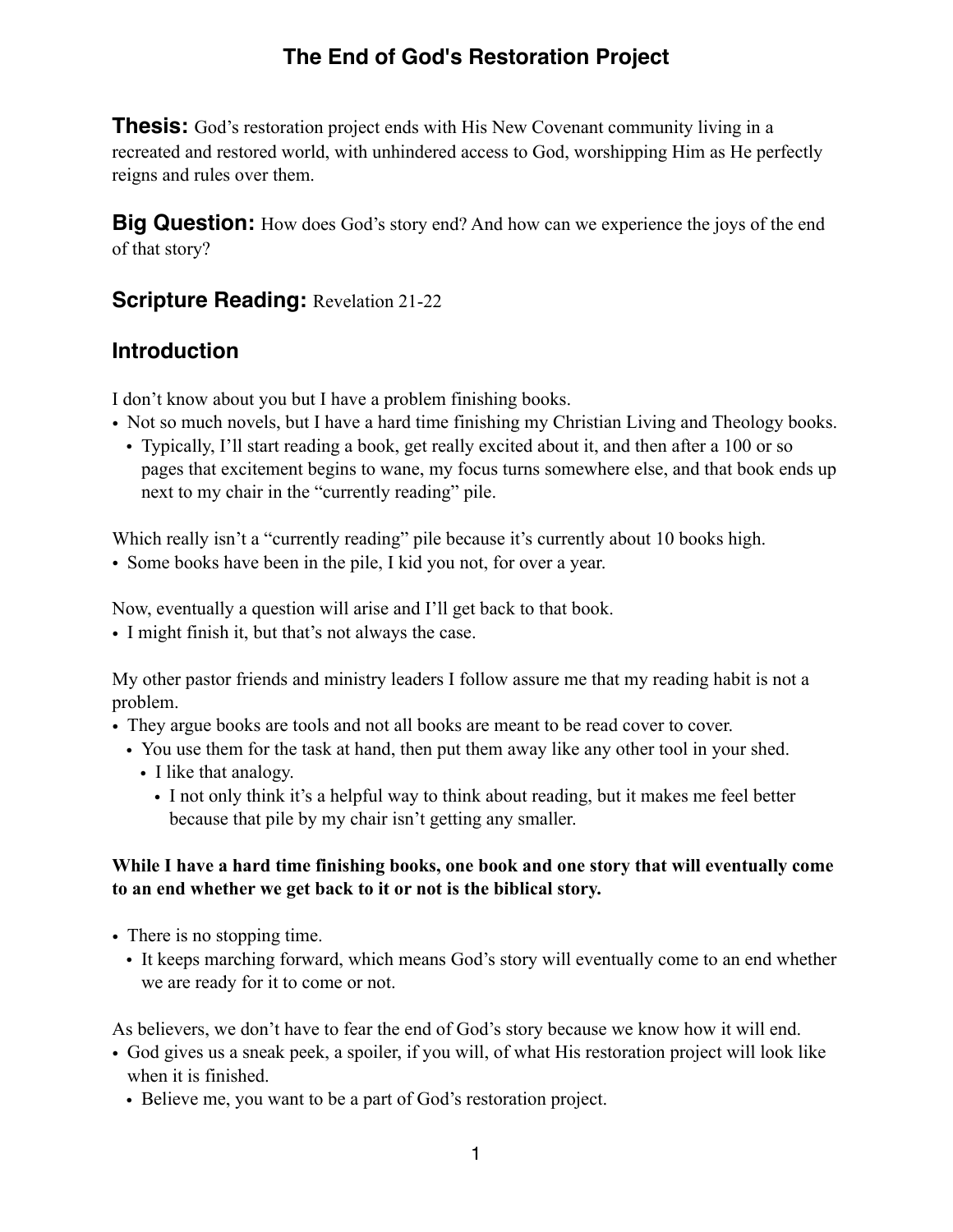## **Transition:** So:

### **How does God's story end? And how can we experience the joys of the end of that story?**

Let's turn to God's Word and answer those two questions. First, we see that

## **I. God's Story Ends with the New Covenant community living in a recreated and restored world (vs. Re 21-22)**

Unless you live under a rock, you know:

A. THE WORLD IN WHICH WE LIVE ISN'T PERFECT.

- All you have to do is turn on the news or open the newspaper to figure that out.
	- Apart from documenting the rainfall and what is happening in sports, you frequently see headlines like:
		- Sex offender given life sentence.
		- Driver crashes into tree.
		- CEO on trial for embezzling money.
		- A corruption scandal uncovered.
			- Headlines like these and others are front page news all the time, so much so that we don't even bat an eye when we read or hear about them.
				- That idea that we are desensitized to these shocking stories should clue you into the fact that we don't live in a perfect world.

#### **Transition:** But:

## **Just because we don't live in a perfect world, doesn't mean we don't want to live in a perfect world.**

- If we are honest with ourselves, we all long to live in a perfect world.
	- This longing begins when we are children.

ILLUSTRATION: One year for Camden and Bryson's birthday — their 4th and 2nd birthday, we had a super hero themed party.

- I am sure many of you have probably done the same for your kids.
	- It ended up being a fun birthday.
		- All the kids wore their super hero costumes.
			- We handed out super hero party favors.
				- We even had a super hero themed photo booth.
					- It was a fun party.
- **• But why super heroes?**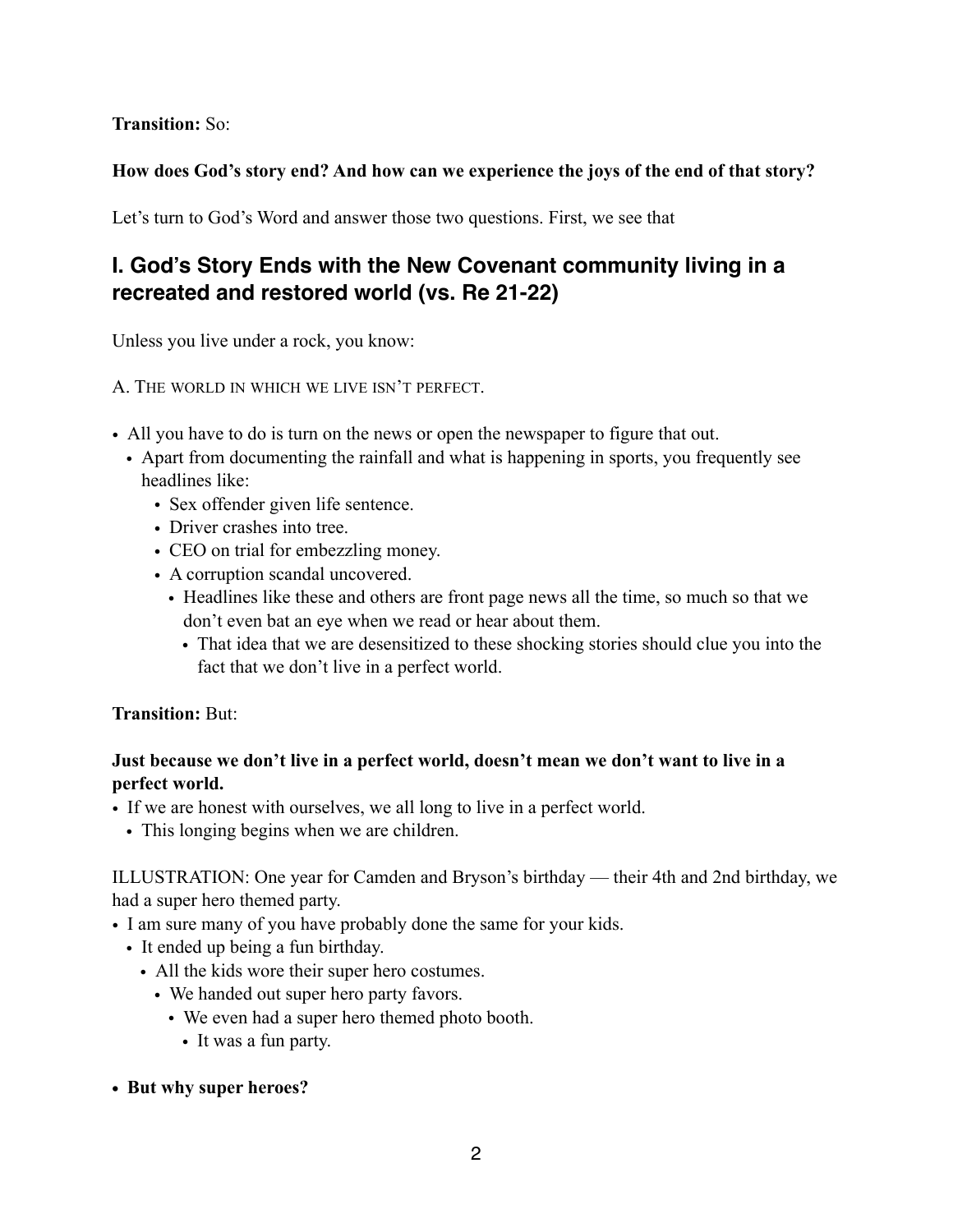- Why did our boys choose that theme?
	- **• Why do grownups watch super hero movies, buy super hero comics, and even super hero costumes?** 
		- *• I believe it is because we know the world in which we live is broken.* 
			- We want this world to be **fixed**.
				- We want it to **operate rightly**.
					- We **long** for **something** or **someone** to **set things right**.
		- *• We know we can't set the world right.* 
			- But **maybe** someone who is **super human**, who has powers we don't, can push back the darkness and fix the brokenness.
				- Our longing for the world to be fixed is what draws us to super human feats and super heroes.
- **• While you might have believed Super Man could fix the world when you were a kid, hopefully you know by now that the Man of Steel isn't going to fix this broken world.** 
	- No matter how strong Super Man is, he can't provide the Utopia for which we all long.

### **But you know who can and who will fix this broken world?**

- God can and God will fix this broken world.
	- Through the life, death, resurrection, and return of Jesus, everything will be set right.
		- Everything that is broken will be restored.

**Transition:** How can we be so sure the world will be restored?

B. EVEN THOUGH THE WORLD IN WHICH WE LIVE IS NOT PERFECT, WE EXPERIENCE THE BENEFITS OF JESUS' RESTORATION PROJECT AS WE LIVE IN THE ALREADY/NOT YET.

Or to say it another way, we know this world is going to be restored because we experience the benefits of a restored world even now.

#### *Jesus came and lived a perfect life in our place.*

- He **performed** when we failed.
	- Jesus rescues us even now from having to live a performance driven life.
		- We can readily admit our failures.
			- We can face them.
				- We can work on them.
					- Our performance doesn't earn us our salvation, nor is it necessary to perform to keep our salvation.
						- Because Jesus performed on our behalf, we are able to enter into God's kingdom.

#### *Jesus also came and died in our place.*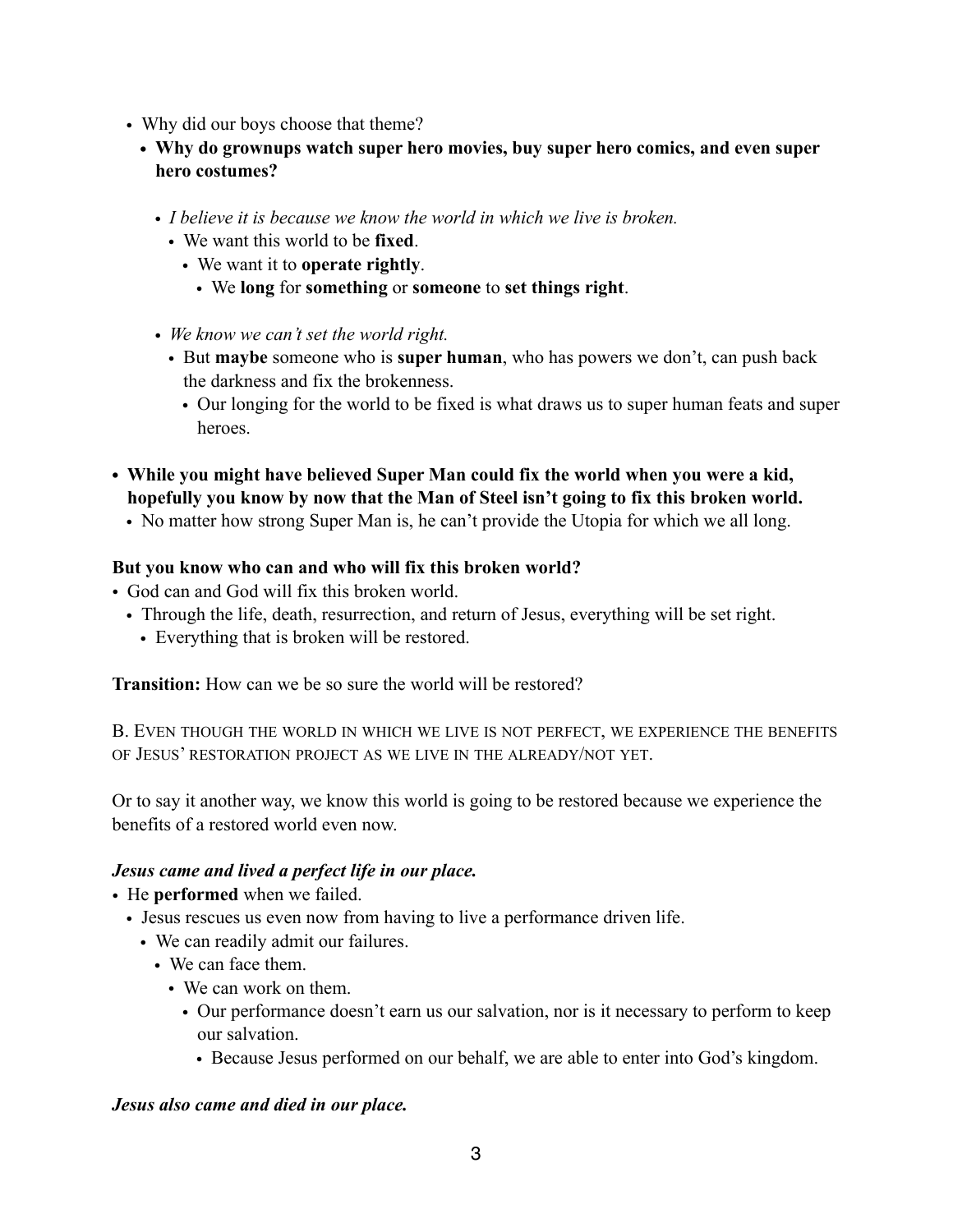- He paid the penalty for our sin.
	- Those who believe Jesus died for them, experienced a restored relationship with the Father, even now.
		- We don't need to **run** from **God** when we sin.
			- We **don't** need to **hide** in **shame, fear, and guilt.**
				- Instead, we can **admit our sin** and ask God to help us because He is our **Father** and we are His children.
					- As a Father, He is there for us.
						- We experience **God's Fatherly care now** and in the future kingdom.

#### *Jesus also defeated sin, Satan, and death.*

- Sin does not have to rule us.
	- We have been freed from the bondage of sin.
		- We can put away our sins and live according to God's will and His wisdom.
			- **We can live as those who have been renewed in heart**, even now.

#### *Even now, we experience the benefits of Jesus' restoration project.*

- His life, death, and resurrection:
	- It frees us from a performance driven life.
	- It keeps from sinking away from God in shame, fear, and guilt.
	- And it allows us to live as renewed citizens of the kingdom to come now.

**Transition:** While we experience those blessings now, you have to know that Jesus isn't finished with His restoration project.

- **•** That doesn't mean He is not going finish it.
	- **•** He certainly will.
		- **•** One day:

C. JESUS WILL COMPLETE HIS RESTORATION PROJECT WHEN HE RETURNS.

- When that day comes, He will completely defeat Satan and judge the world (Rev. 20:11-15).
- Once that's taken place we are told in Revelation 21 that a New Heavens and New Earth will appear.

Look at the text starting in verse 1,

"*Then I saw a new heaven and a new earth, for the first heaven and the first earth had passed away, and the sea was no more. And I saw the holy city, new Jerusalem, coming down out of heaven from God, prepared as a bride adorned for her husband. And I heard a loud voice from the throne saying, "Behold, the dwelling place of God is with man. He will dwell with them, and they will be his people, and God himself will be with them as their God. He will wipe away every tear from their eyes, and death shall be no more, neither shall there be mourning, nor crying, nor pain anymore, for the former things*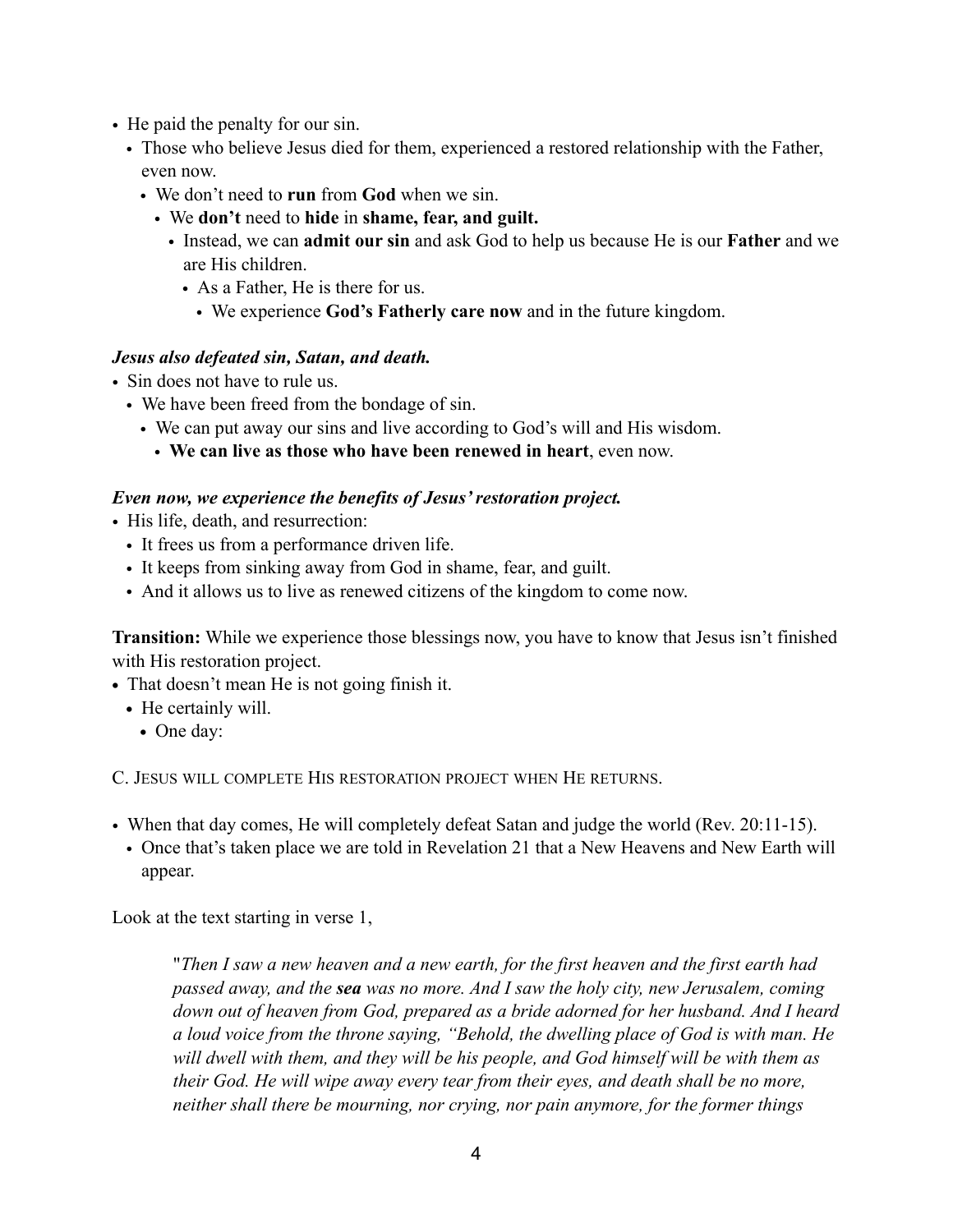*have passed away." And he who was seated on the throne said, "Behold, I am making all things new." Also he said, "Write this down, for these words are trustworthy and true.*"" (Re 21:1–5)

The longing that begins in us as a kid to live in a perfect world is realized in Jesus.

- He is the One who makes all things new.
	- He is the One who will restore this broken world so that it is perfect again.

## *The world will be perfect because God's kingly rule will be fully consummated as sinful rebellion is completely and finally eradicated.*

- Again, we are able to experience a taste of that now.
	- We live in what is commonly called **the already/not yet.** 
		- Jesus is reigning and ruling, and we are able to exercise our kingly priestly vocation now, but not fully and completely.
			- **• We are still hindered by sin and the world in which we live does not submit to Jesus as if He is King.** 
				- The world continues to seek His throne, attempting to live as big "K" kings instead of little "k" kings.
					- But that will not last forever.
						- Jesus will return, He will eradicate all rebellion and setup His perfect kingdom.
							- We will one day, live in the "not yet" of the already not yet.

**Transition:** And the "not yet" of the kingdom to come will be perfect.

**Verse 4** tells us that there will be no tears, no death, no mourning, crying, or pain.

- Cancer
- Aids
- Dementia
- Failing health
	- These things won't exist in the world to come.

And if you skip across the page to **Revelation 22 verse 3**, we learn that:

"*No longer will there be anything accursed*" in the world to come (Re 22:3a)

When John says there won't be anything accursed in the kingdom to come, he means there won't be anyone living in God's kingdom who is sinful.

- Everyone who lives in the world to come will be sinless.
	- The New Heavens and New Earth won't consist of users and abusers.
		- There won't be any broken relationships.
			- God's perfect sinless people will serve and love one another in ways in which we can only dream.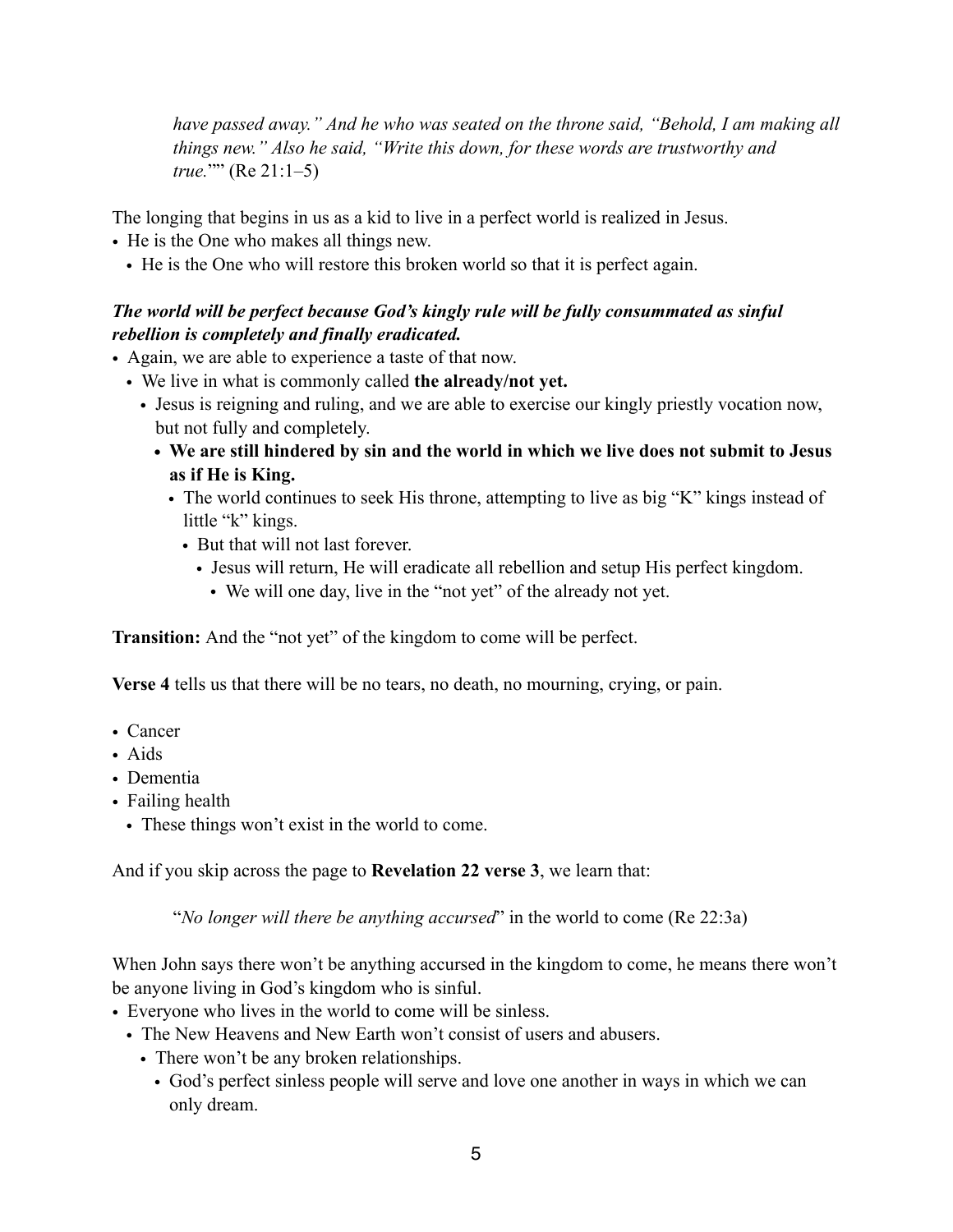**Transition:** In the New Heavens and the New Earth, there will be life and that life will be abundant for all eternity. The reason that will be the case is because:

D. IN THE NEW HEAVENS AND THE NEW EARTH OUR LIFE WILL BE PERFECTLY SUSTAINED BY GOD

John makes that point when he writes about the river flowing from the throne of God starting in verse 1 of chapter 22.

"*Then the angel showed me the river of the water of life, bright as crystal, flowing from the throne of God and of the Lamb through the middle of the street of the city; also, on either side of the river, the tree of life with its twelve kinds of fruit, yielding its fruit each month. The leaves of the tree were for the healing of the nations.*" (Re 22:1–2)

If you remember, in John chapter 4, Jesus talks with the woman at the well.

- As He does, He offers her living water.
	- Water that would sustain her forever.
		- John's picture in Revelation is connected to Jesus' claim in John 4.
			- The picture John paints in Revelation is that of living water flowing from the throne of God.
				- The water flows from Jesus' throne throughout all the land creating a perfect Edenic paradise.
					- Since the water originates from the throne, it will never dry up.
						- It will flow for all eternity sustaining God's perfect world.

**Transition:** As if John's picture of the restored creation isn't magnificent enough, next we learn that God's story not only ends with us living in a perfect world, but:

## **II. God's story ends with us perfectly accomplishing our God given vocation (Rev. 21-22)**

In verse 3 of chapter 21, John tells us that he…

"*…heard a loud voice from the throne saying, "Behold, the dwelling place of God is with man. He will dwell with them, and they will be his people, and God himself will be with them as their God*." (Re 21:3)

- In the world to come, God will be our King.
	- If you remember, this was something Israel rejected once they were in the Promised Land.
	- They wanted to be like the nations around them and have a human king rule over them.
		- That didn't go too well.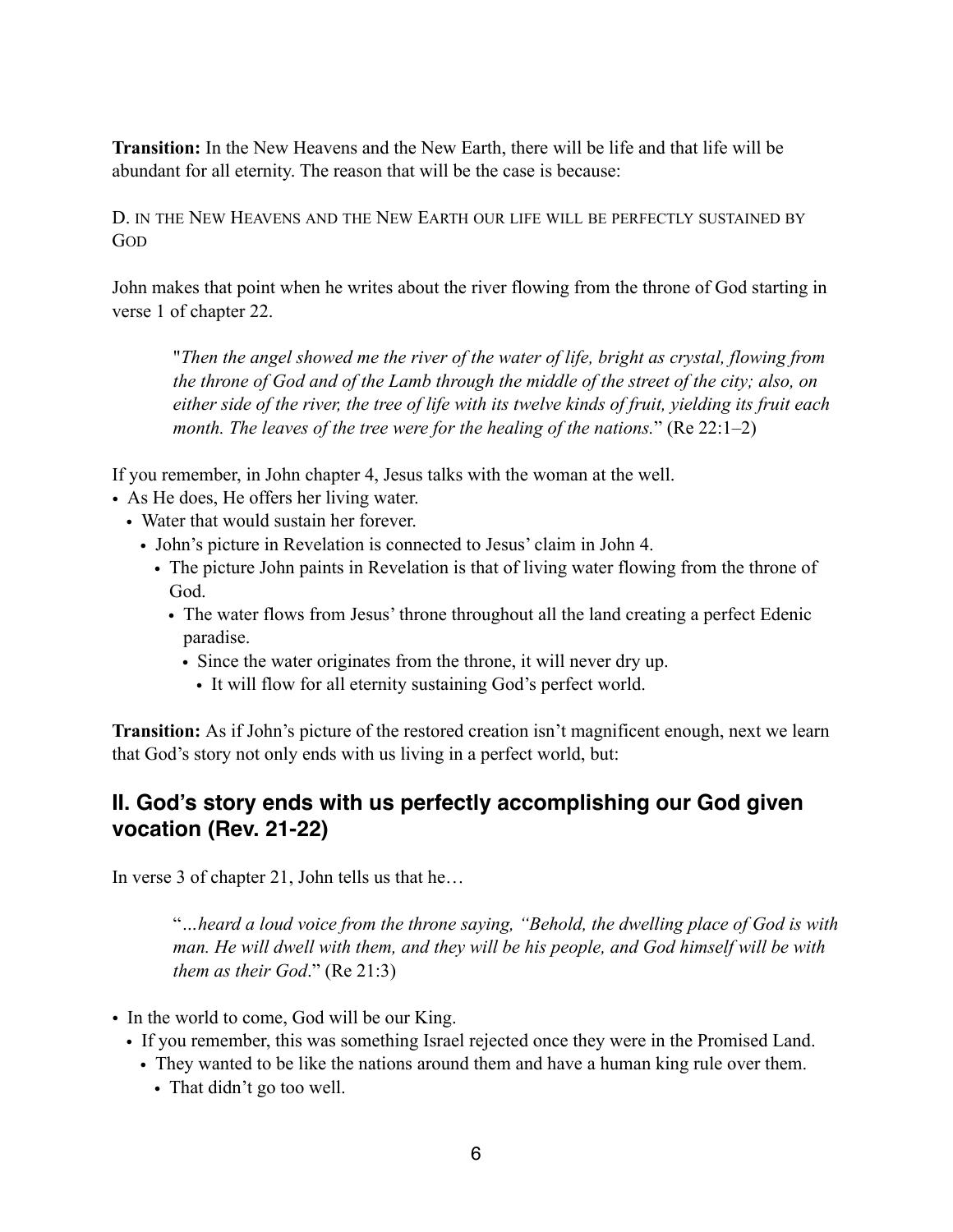- The nation ended up splitting under Rehoboam and eventually being exiled from the Promised Land by God Himself.
	- While the entire nation sinned against God, it was the failure of the kings to lead their people to worship and obey.
- The kings failed because they weren't perfect.
	- They were sinners just like the citizens of their kingdom.
		- When you have an imperfect person leading imperfect people, there is bound to be failure.
			- Just think about your work.
				- We sin against one another all the time at work.
					- We are not shocked by that because we have imperfect leaders leading imperfect employees

**Transition:** But that won't be the case in the future because

A. IN THE FUTURE KINGDOM, WE WILL BE RULED BY A PERFECT KING AND WE WILL BE A PERFECT PEOPLE, PERFECTLY ACCOMPLISHING OUR GOD-GIVEN PURPOSE.

- Jesus will do what the Kings of old could not do
	- Instead of leading us into sin, or sinning against us, our future King will always lead us in righteousness.

As His people, who are free from sin, we will accept His reign over our lives.

- No one will set themselves against God.
	- They will recognize His wise leadership for what it is and will perfectly follow it as priestly kings.

This is, of course, something new.

- As Christians we should want to obey God, but that's not always how we live.
	- There are times when we go off and do our own thing because we believe ourselves to be the king.
		- We desire to rule according to our own wisdom, thinking we know what's best, but that's simple not true.
			- We don't know what's best, which is why the world, and even the church at times, is messed up.

But thankfully we have the reign of a perfect King to look forward to as well as a perfect heart which will desire God's reign and rule over our lives.

#### **Transition:** And

B. WHEN WE SUBMIT TO GOD AND SEEK TO ACCOMPLISH OUR GOD-GIVEN VOCATION, WE WORSHIP GOD.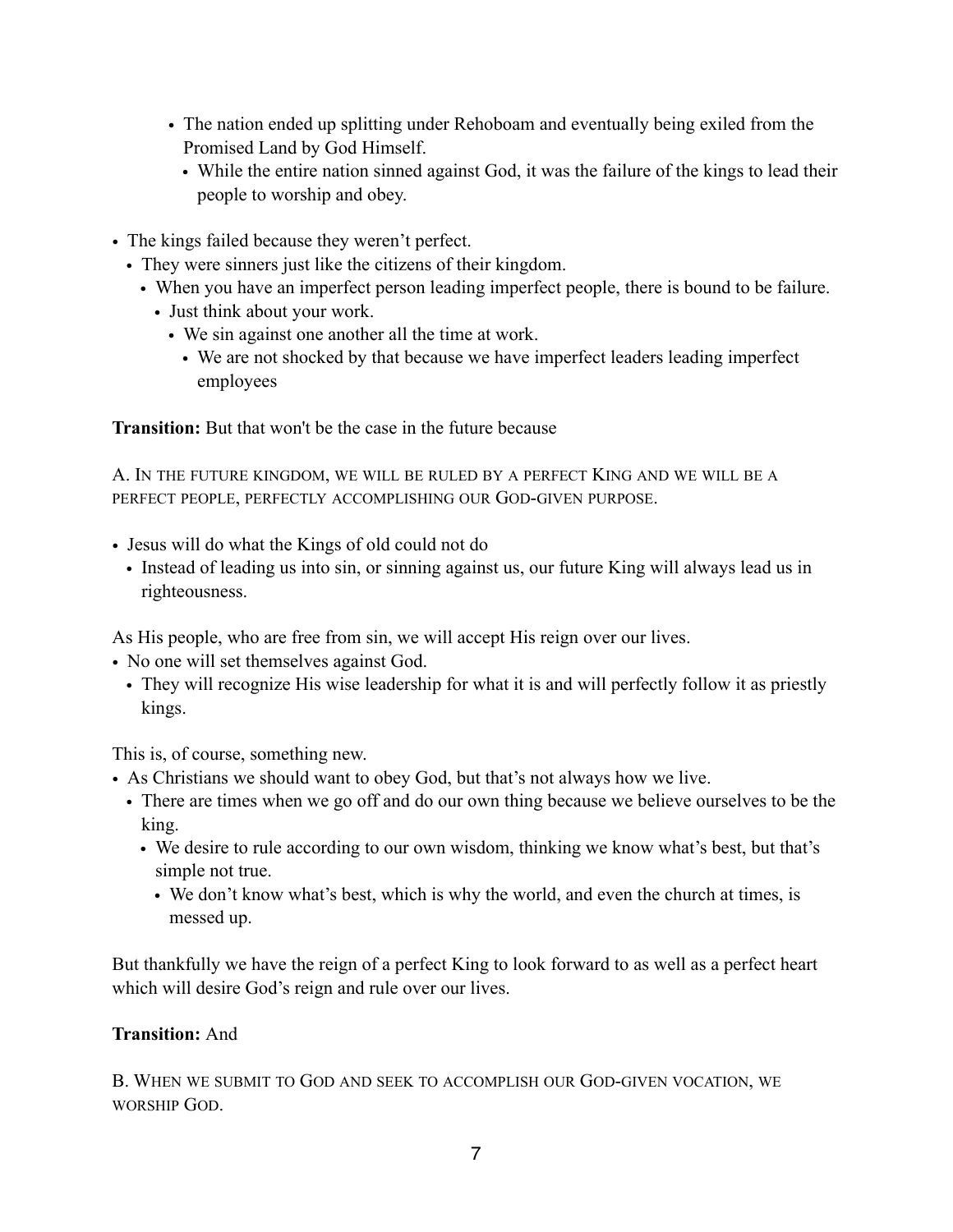- That's something else John tells us he sees in the Kingdom to come.
	- In the last part of verse 4 of chapter 22, John says,

"*…and his servants will worship him."* (Re 22:3b)

- Now some of your translations may have "*serve*" instead of worship.
	- I think that translation is helpful because it is really getting to the heart of what it looks like for us to worship God.
		- It looks like us serving Him, and following His plan, His purposes all for His glory.

The idea of service as worship is what leads one writer to say,

<span id="page-7-1"></span>"Worship is to be a way of life, one in which we honor and glorify God for who he is and what he has done. In true worship, we stand in reverent awe before him, acknowledging him to be our God, submitting to his sovereign rule in our life, and giving him our very best. Our lives are offered to him as living sacrifices. All that we do is sacred, because every act is lifted up to him as an offering. Of course, there is something unique and significant about believers coming together in corporate worship. But when they leave, they do not cease to worship but rather continue to honor and glorify God wherever they go and in whatever they do."[1](#page-7-0)

You see what he's saying?

## *• All of life should be worship. Not just Sunday. All of life should be worship.*

I believe this is what John is getting at when he paints the picture of Jesus' servants worshipping Him.

- In the kingdom to come, we aren't just going to be gathered together in one big worship service for all eternity.
	- We are going to be active in God's world.
		- In that activity we will be serving God, we will be worshipping Him.

**Transition:** But worship isn't just something we will do in the world to come.

#### *We should worship God now.*

Not just once a week on Sunday. We should worship God daily.

#### *We worship God daily:*

- As we seek to live according to His will for our lives.
- As we live out the great commission to make disciples.

<span id="page-7-0"></span>[<sup>1</sup>](#page-7-1) Murray Capill, The Heart is the Target, 183-84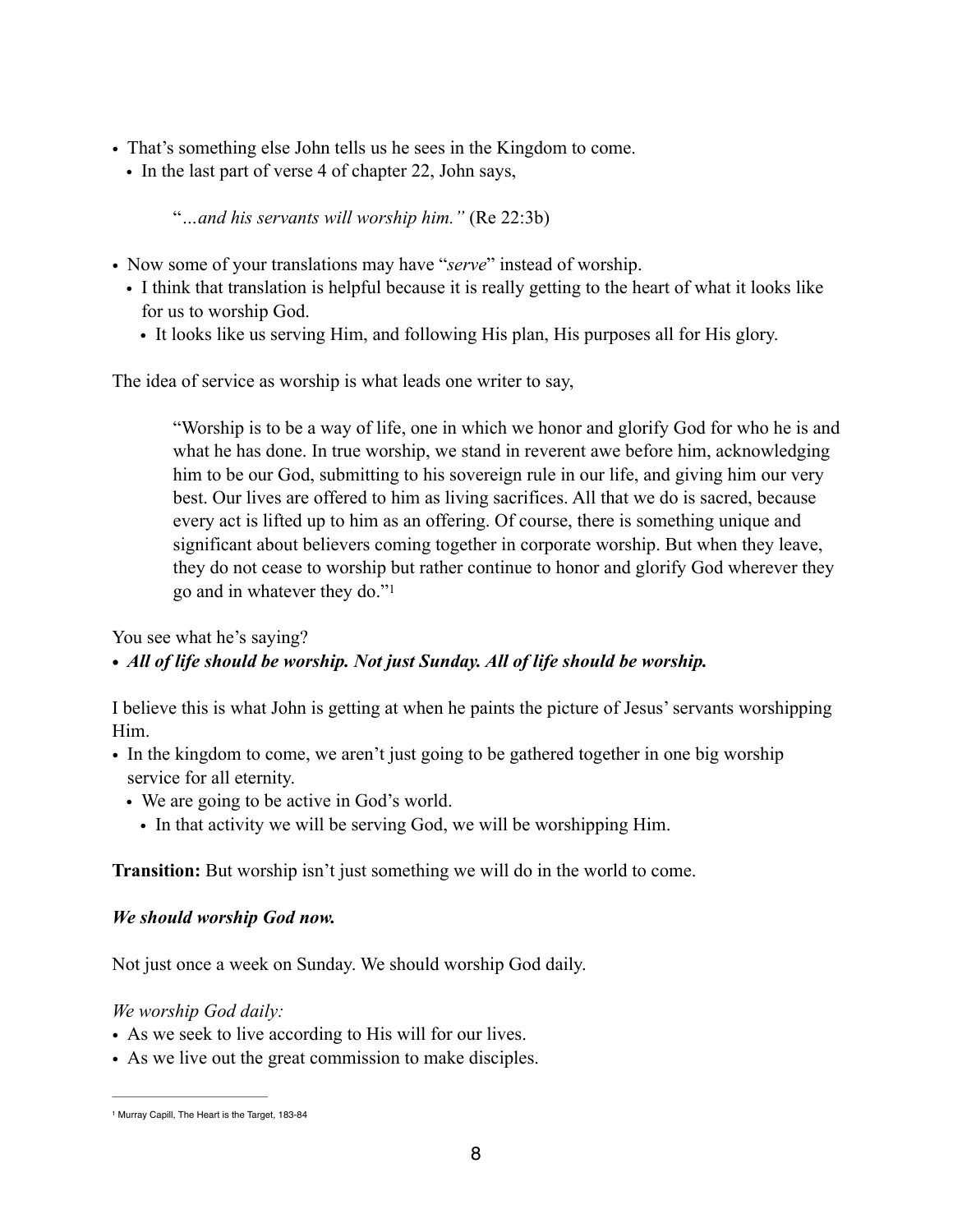- As we love and care for one another.
- As we do our work unto the Lord in the vocation in which He has called us.
	- In our day to day lives, we can and should worship God through our day to day activities.
		- That's something we will do in the world to come and that's something we can do now.
			- We can worship God now by serving Him each and every day.

**Transition:** Continuing on in the narrative, we also learn that:

## **III. God's story ends with us experiencing unhindered access to God (21:3; 22:4a)**

Again, verse 3 of chapter 21 tells us God will dwell with man, and verse 4 of chapter 22 tells us we will not only dwell with God, but

"[We] *will see his face,*" (Re 22:4a)

- In other words, we will have an intimate relationship with God.
	- He won't just be a King who lives in a castle that you never interact with.
		- We will be able to approach Him without fear of death.
			- We will be able to come boldly into His throne room.
				- We will be able to walk with Him in the cool of the garden like Adam and Eve.
					- That is what we have to look forward to unhindered access to God.

#### **The end of God's story tells us that we will:**

- Live in a perfect world
- Worshipping and serving a perfect King who perfectly rules over us.
- And we will have unhindered access to Him.

That is the picture of the world to come these two chapters capture for us.

• That's what we have to look forward to.

**Transition:** I don't know about you, but that sounds pretty great to me. But there is just one more question we need to answer, and that is:

## **IV. How Can We Experience the Joys of the Kingdom? (vs. Re 21-22)**

In verse 27 of Revelation 21, John tells us that,

"…*nothing unclean will ever enter it, nor anyone who does what is detestable or false, but only those who are written in the Lamb's book of life.*" (Re 21:27)

And again in verse 14 and 15 of Revelation 22 John tells us that only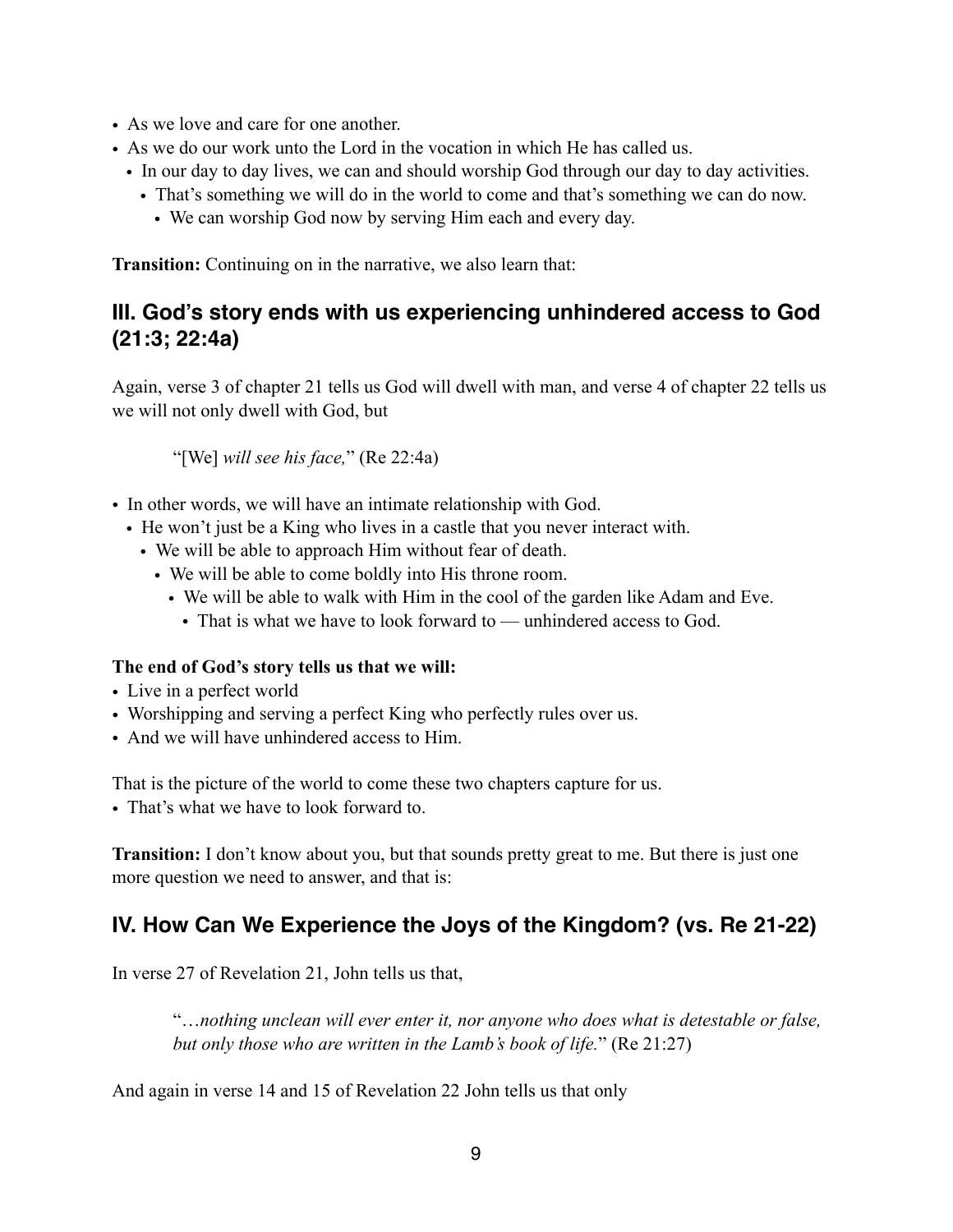"*…those who wash their robes, so that they may have the right to the tree of life and that they may enter the city by the gates. Outside are the dogs and sorcerers and the sexually immoral and murderers and idolaters, and everyone who loves and practices falsehood.*" (Re 22:14–15)

Clearly not everyone is allowed to enter and experience the joys of the kingdom.

### **What is the dividing line? What determines whether a person is in or out?**

In verse 27, John mentions the Lamb's book of life.

• He reveals that our names have to be written in it if we are going to enter.

**Transition:** As well as he tells us that:

#### **No one who is unclean will be granted entrance to the Kingdom.**

- In order to be clean, we have to have had our robes washed.
	- It is not clear from this verse how or in what way our robes must be washed, but back in chapter 7 in verse 14, John tells us that those who have already entered into Jesus' presence have washed their robes in the blood of Christ.

#### **How do we wash our robes in the blood of Christ?**

Jesus blood isn't a product we can run down to Walmart and purchase.  $\cdot$  So

#### **How can we have our robes washed in Jesus' blood?**

The only way we can wash our robes in Jesus' blood is to believe the gospel.

• The gospel is short hand for good news.

In biblical terms, the good news is that Jesus has taken our punishment for us.

- We are sinners who have sinned against God. In other words, we live in rebellion.
	- We want to do our own thing.
		- As those who have rebelled against God, we deserve to be punished by Him.
			- But God sent Jesus, who not only lived a perfect life, but also died the death we deserve.
				- He took our punishment on Himself when He hung on the cross at Calvary.

All those who would admit that they live in rebellion to God and deserve His punishment for doing so.

• As well as all those who believe that Jesus suffered and died in their place, in order to make a way for them to have a relationship with the Father…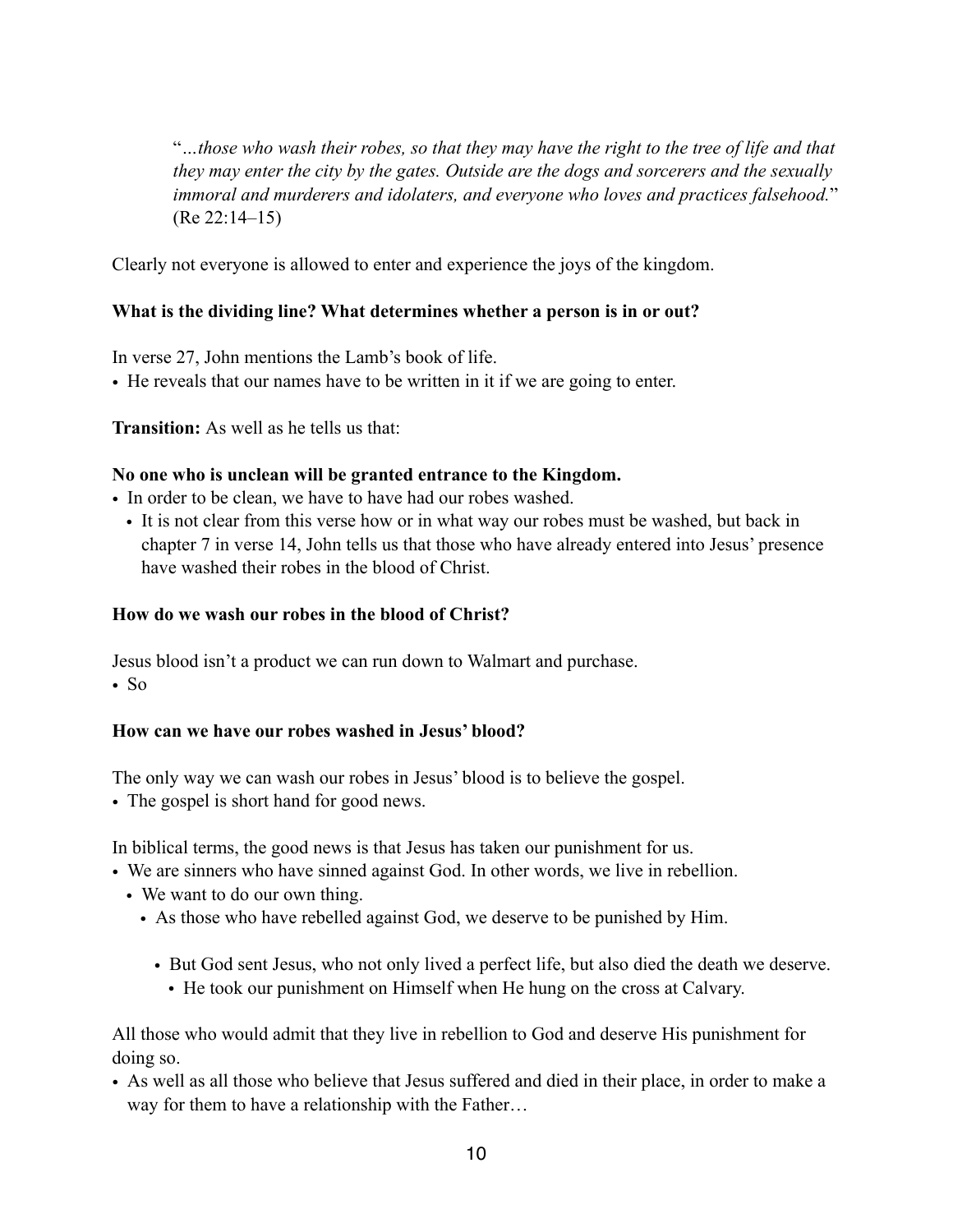- All those who would repent and believe those things will be covered or washed in the blood of Christ.
	- When the Father looks down on us, He doesn't see an unclean people but a people who have been made holy through Jesus' blood.
	- As a result we are able to enter and enjoy the blessings of the kingdom to come.

Apart from repenting and believing in Jesus, there is no other way to enter the kingdom and enjoy the blessings that come with it.

#### **Transition:** And

### **The good news in all of this is the ability to be washed in Jesus' blood is open to all.**

Look at verse 17 of chapter 22,

"*The Spirit and the Bride say, "Come." And let the one who hears say, "Come." And let the one who is thirsty come; let the one who desires take the water of life without price.*" (Re 22:17)

We all can come. All peoples from all nations, all races, all socioeconomic statuses can come.

- Coming costs us nothing, even though it cost Jesus everything.
	- We don't and we can't pay for the water of life.
		- It's freely given to those who repent and believe.

It is the gospel that is going to heal our broken world.

- It is the gospel that will bring us together and create unity in this country and in this world.
	- And that's why we must center in on Jesus.
		- That's why we must focus on him and him alone.
			- That's why we must turn to Jesus.

## **Conclusion**

So if you haven't yet repented and believed, heed Jesus' words and come.

• If you are thirsty and desire life eternal, come.

- If you want to experience the joys of the kingdom, come.
	- Come to Jesus!

And if you have turned to Jesus, if you believe in Him, then praise God because: *God's restoration project ends with His New Covenant community living in a recreated and restored world, with unhindered access to God, worshipping Him as He perfectly reigns and rules over us.*